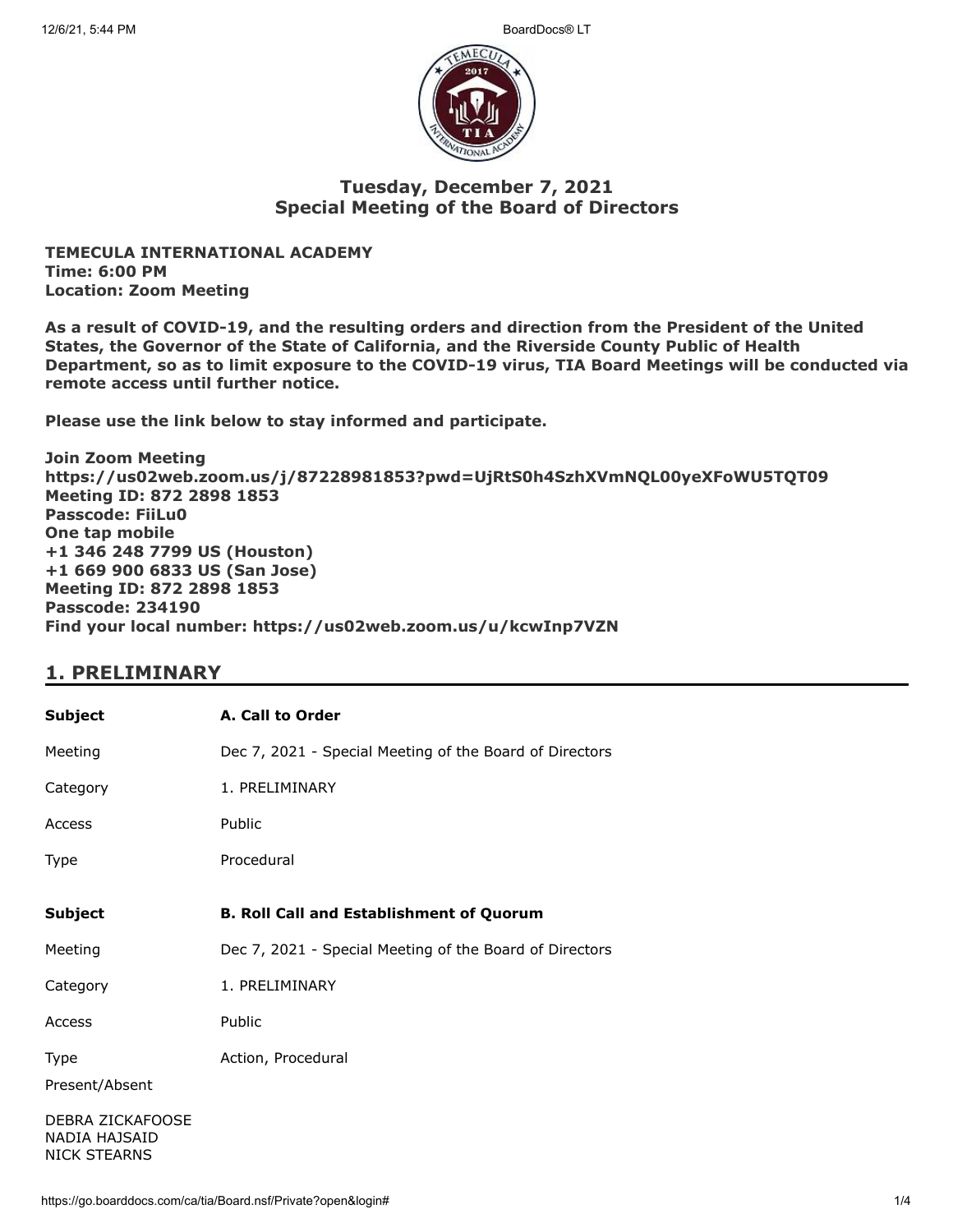| <b>Subject</b> | <b>C. Pledge of Allegiance</b>                          |
|----------------|---------------------------------------------------------|
| Meeting        | Dec 7, 2021 - Special Meeting of the Board of Directors |
| Category       | 1. PRELIMINARY                                          |
| Access         | <b>Public</b>                                           |
| Type           | Procedural                                              |
|                |                                                         |
| Subject        | D. Approval of Agenda                                   |
|                |                                                         |
| Meeting        | Dec 7, 2021 - Special Meeting of the Board of Directors |
| Category       | 1. PRELIMINARY                                          |
| Access         | Public                                                  |
| Type           | Action                                                  |

## **2. PUBLIC COMMENTS**

| <b>Subject</b> | <b>A. Public Comments</b>                               |
|----------------|---------------------------------------------------------|
| Meeting        | Dec 7, 2021 - Special Meeting of the Board of Directors |
| Category       | 2. PUBLIC COMMENTS                                      |
| Access         | <b>Public</b>                                           |
| Type           | Information                                             |
|                | INSTRUCTIONS FOR PRESENTATIONS TO THE BOARD             |

TIA welcomes your participation at TIA Board meetings. The purpose of the meeting of the Board of Directors (Board) is to conduct the affairs of TIA in public. Your participation ensures continuing community interest in TIA.

EMAIL to provide comment during school closure due to COVID-19: [tiaoffice@temeculainternational.org](mailto:tiaoffice@temeculainternational.org). Please submit your comment prior to 4:30 p.m. on the day of the meeting. Comments will be read aloud during the time allotted. Those comments not read will be provided to all Board members for their review.

Comments regarding Open/Closed Session items found on the agenda should be limited to three (3) minutes per speaker, for a total of twenty-one (21) minutes. Unless an item has been placed on the published agenda in accordance with the Brown Act, there shall be no action taken, nor should there be comments on, responses to, or discussion of a topic not on the agenda. Public Comment emails will be presented to the Board of Directors. The Board members may: (1) acknowledge receipt of information/report; (2) refer to staff with no direction as to action or priority; or (3) refer the matter to the next agenda.

Personal attacks against TIA employees and/or TIA Board members are inappropriate and not considered by the Board at a public Board Meeting. The Board has a complaint process which should be followed. The Board will not respond to personal attacks against employees or Board members in a public meeting, and cautions members of the public that they will be personally responsible for any remarks made.

# **3. CONSENT ITEMS**

#### **Subject A. November 18, 2021 Regular Board Meeting Minutes**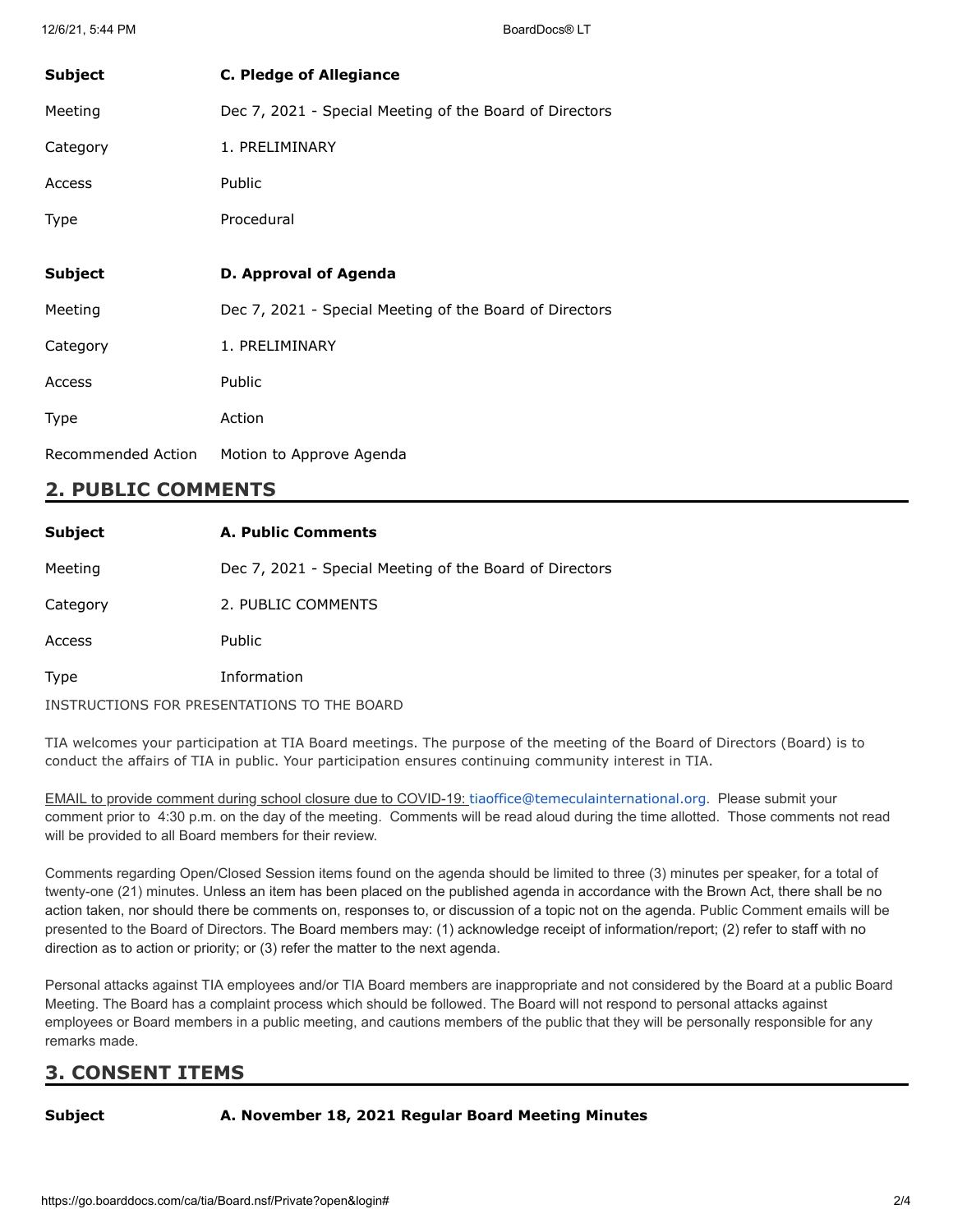| Recommended Action | It is recommended the Board approve the consent item: November 18, 2021 Regular Board<br><b>Meeting Minutes</b> |
|--------------------|-----------------------------------------------------------------------------------------------------------------|
| <b>Type</b>        | Action (Consent)                                                                                                |
| Access             | Public                                                                                                          |
| Category           | 3. CONSENT ITEMS                                                                                                |
| Meeting            | Dec 7, 2021 - Special Meeting of the Board of Directors                                                         |
| 12/6/21, 5:44 PM   | BoardDocs® LT                                                                                                   |

File Attachments

[Regular Board Meeting Minutes November 18, 2021 BoardDocs® LT.pdf \(101 KB\)](https://go.boarddocs.com/ca/tia/Board.nsf/files/C9FU8Z7A3285/$file/Regular%20Board%20Meeting%20Minutes%20November%2018%2C%202021%20BoardDocs%C2%AE%20LT.pdf)

## **4. INFORMATION/DISCUSSION**

| <b>Subject</b>                                      | A. Principal Report- Presented by Camile Lara           |
|-----------------------------------------------------|---------------------------------------------------------|
| Meeting                                             | Dec 7, 2021 - Special Meeting of the Board of Directors |
| Category                                            | 4. INFORMATION/DISCUSSION                               |
| Access                                              | Public                                                  |
| Type                                                | Discussion, Information                                 |
| File Attachments<br>December 7, 2021.pdf (2,504 KB) |                                                         |

| <b>Subject</b>                                                          | <b>B. CBO Financial Update- Presented by David Graves</b> |
|-------------------------------------------------------------------------|-----------------------------------------------------------|
| Meeting                                                                 | Dec 7, 2021 - Special Meeting of the Board of Directors   |
| Category                                                                | 4. INFORMATION/DISCUSSION                                 |
| Access                                                                  | Public                                                    |
| <b>Type</b>                                                             | Discussion, Information                                   |
| File Attachments<br>BoardWarrantReportNov2021(Dec 9th Mtg).pdf (364 KB) |                                                           |

| <b>Subject</b>                                                  | <b>C. Educator Effectiveness Block Grant- Presented by Camile Lara</b> |
|-----------------------------------------------------------------|------------------------------------------------------------------------|
| Meeting                                                         | Dec 7, 2021 - Special Meeting of the Board of Directors                |
| Category                                                        | 4. INFORMATION/DISCUSSION                                              |
| Access                                                          | Public                                                                 |
| <b>Type</b>                                                     | Discussion, Information                                                |
| File Attachments<br>Educator Block Grant 2021.docx.pdf (374 KB) |                                                                        |